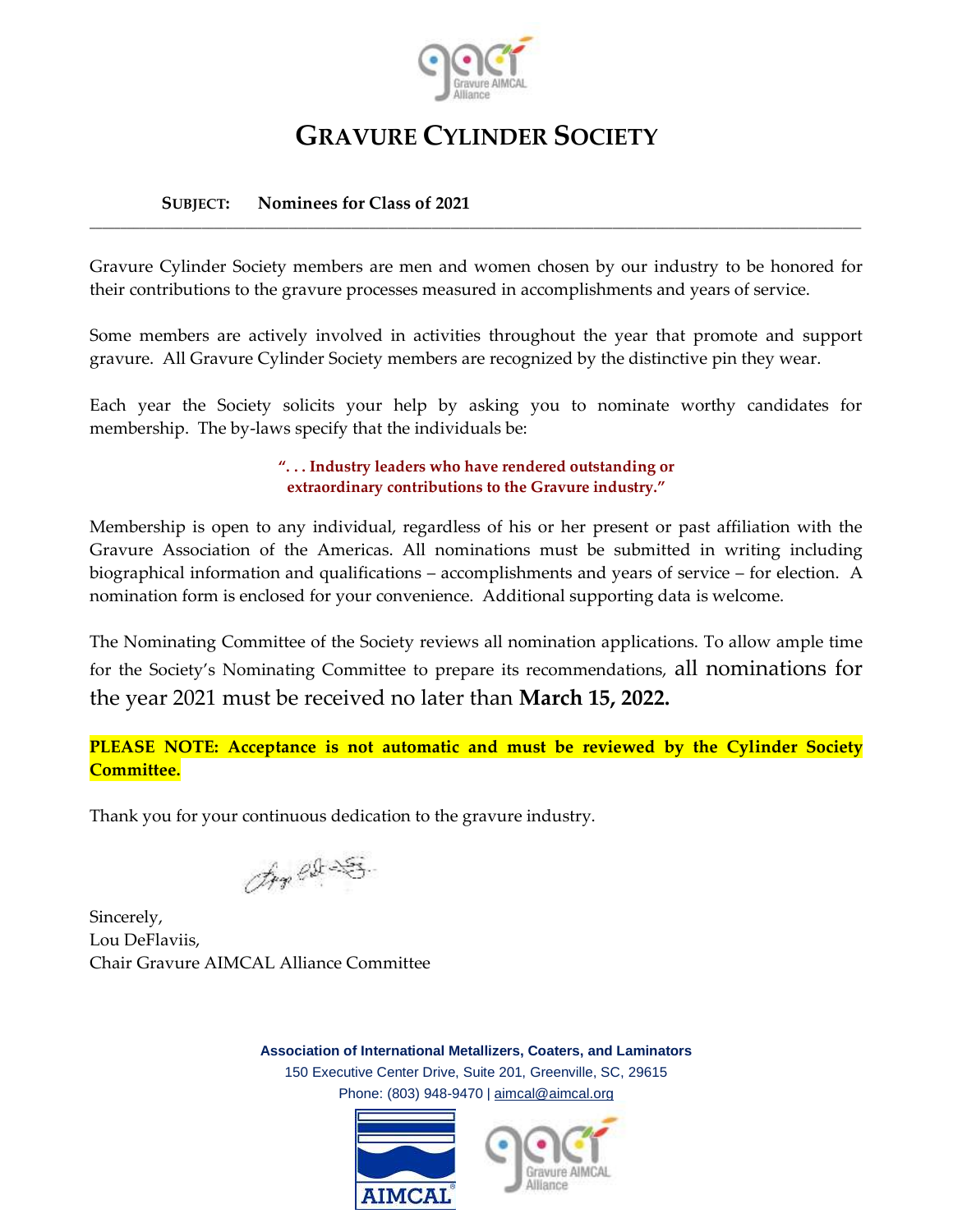

## **GRAVURE CYLINDER SOCIETY 2021 NOMINEE APPLICATION GRAVURE CYLINDER SOCIETY**

I nominate **\_\_\_\_\_\_\_\_\_\_\_\_\_\_\_\_\_\_\_\_\_\_** for membership in the Gravure Cylinder Society. I offer the following information to support this nomination.

**1. Present (or last) employer \_\_\_\_\_\_\_\_\_\_\_\_\_\_\_\_\_\_\_\_\_\_\_\_\_\_\_** Position **\_\_\_\_\_\_\_\_\_\_\_\_\_\_\_\_\_\_\_\_\_\_\_\_**

> Total years **\_\_\_\_\_\_\_\_\_\_\_\_** From **\_\_\_\_\_\_\_\_\_\_\_\_\_\_\_** To **\_\_\_\_\_\_\_\_\_\_\_\_\_\_\_\_\_\_\_**

**Activities within the Gravure industry while a member of this company:**

**2. Other employers:**

Employer **\_\_\_\_\_\_\_\_\_\_\_\_\_\_\_\_\_\_\_\_\_**

Total years **\_\_\_\_\_\_\_\_\_\_\_** From To

| Employer |  |
|----------|--|
|          |  |

| Total years |  |
|-------------|--|
| From        |  |

- **3. Significant activities within the Gravure industry while employed at other employers:**
- **4. Significant Gravure Association activities (not covered above).**
- **5. List of Gravure related accomplishments:**

**Association of International Metallizers, Coaters, and Laminators** 150 Executive Center Drive, Suite 201, Greenville, SC, 29615 Phone: (803) 948-9470 | [aimcal@aimcal.org](mailto:aimcal@aimcal.org?subject=Hi!%20)